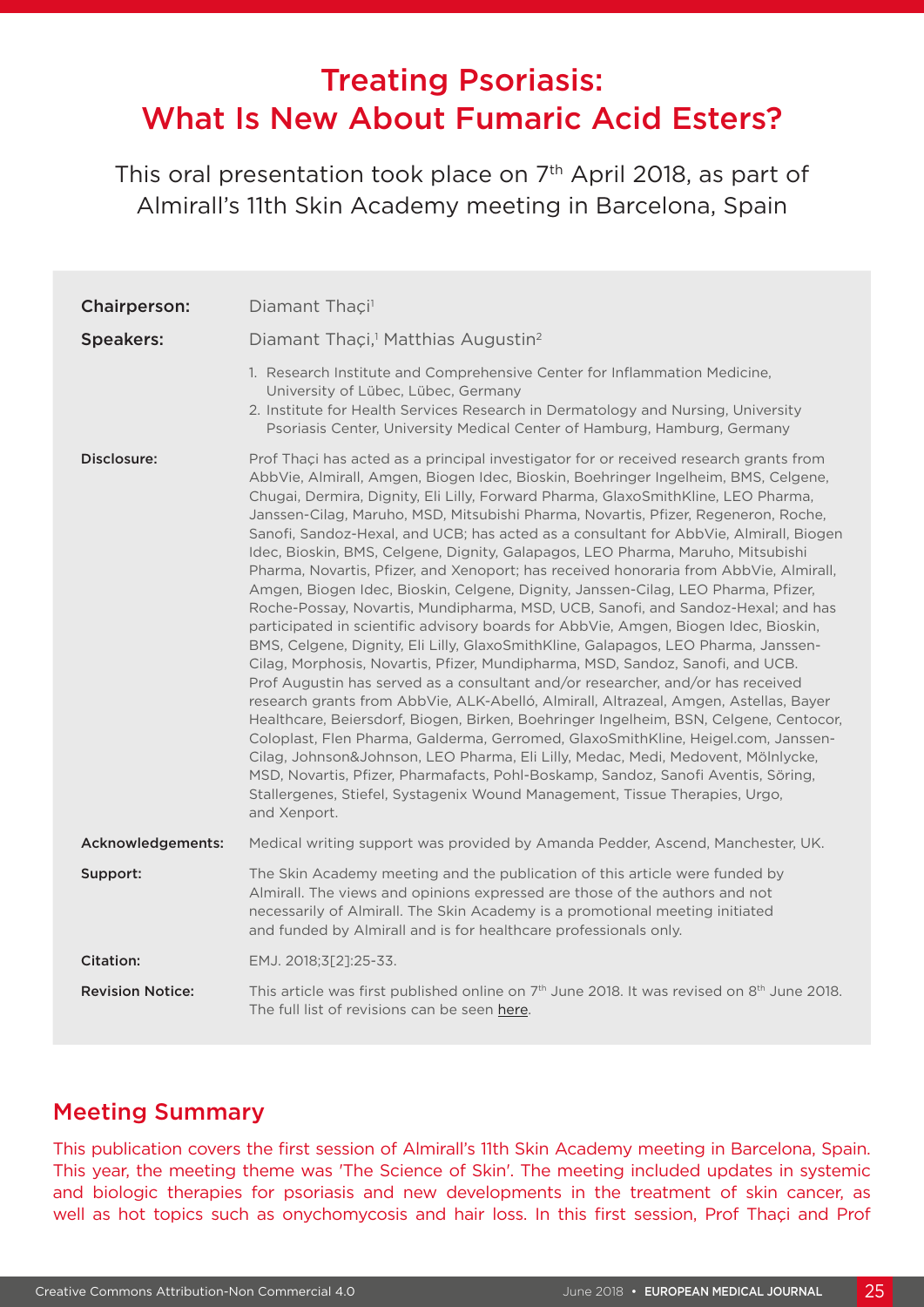Augustin reviewed advances in the systemic treatment of psoriasis and explored how successful development of new treatments has led to an improved understanding of underlying disease processes. With a particular focus on the history of treatment with fumaric acid esters (FAE), the speakers explored the impact of the introduction of dimethylfumarate (DMF) monotherapy on knowledge of psoriasis and its treatment. Other topics included the complexities of treatment selection, the importance of meeting patients' expectations, and the significant role that biomarkers and personalised medicine will have in future treatment decisions.

# Treating Psoriasis

Professor Diamant Thaçi and Professor Matthias Augustin

### Treatment History

Psoriasis has been treated by physicians for thousands of years, with evidence suggesting that the use of topical treatments and sunlight therapy dates back as far as the ancient Egyptians and Greeks.<sup>1</sup> Despite this long history, the first effective treatments were not identified until the early 20th century. The development of ultraviolet (UV) phototherapy for skin diseases won a Nobel Prize in 1903, with its use in psoriasis first described in 1925; however, it was not regularly used as a treatment until the  $1950s$ <sup>1,2</sup> The prevalence of syphilis during this time meant that dermatologists often also specialised in venerology, and with more patients dying of syphilis than cancer, new treatments were urgently sought. A breakthrough came in 1917 with the identification of arsphenamine, an arsenic-based compound that became the first parentally administered treatment in dermatology and venerology.<sup>3</sup> Dermatology has since become a distinct specialism and huge advances have been made in understanding and treating dermatological conditions, including psoriasis.

Today, psoriasis is thought to affect between 0.5% and 11.4% of the population;<sup>4</sup> however, a wide variation in presentation complicates treatment identification and selection. Differences in severity and location of skin symptoms, and the presence of a variety of related comorbid conditions, means that treatments are not equally effective for all patients. Although environmental factors are involved in the pathogenesis of psoriasis, particularly in older patients, research has revealed an important genetic component. Among cases occurring

before the age of 20 years, approximately 50% have a genetic cause, and an abundance of genes are known to be involved, with 16 new loci identified in recent years.<sup>5</sup> Most of the identified genes are involved in the differentiation and regulation of lymphocytes, but others are responsible for responses to stimuli, regulation of adaptive immune responses, and other signalling pathways.<sup>5</sup> These discoveries have linked psoriasis with other inflammatory diseases, including inflammatory bowel disease and arthritis, and revealed that psoriasis is much more complicated than originally thought.<sup>6</sup> In the past 20 years, the introduction of new systemic and biologic medicines has changed the treatment landscape for psoriasis and further improved the understanding of underlying disease processes (Figure 1).<sup>7</sup> Treatment with tumour necrosis factor (TNF) inhibitors led to psoriasis being considered as a systemic disorder and broadened understanding of the disease processes. $8,9$  Today, a wide range of treatment options are available to patients presenting with mild-to-severe disease, including topical therapies, phototherapy, and systemic and biologic medicines.

### Treatment Selection and Guidelines: Meeting Patient Expectations

The increase in the availability of effective therapies in recent years has improved the outlook for patients, but it poses a challenge for dermatologists in selecting the most appropriate treatment for each patient and has resulted in a need for frequent updates to treatment guidelines. Analysis of the German PsoBest registry, the main registry of systemic treatments for psoriasis, found that during 2015–2016, the most frequently prescribed systemic treatments were FAE, followed by methotrexate and then biologics (PsoBest registry data, 4/2018).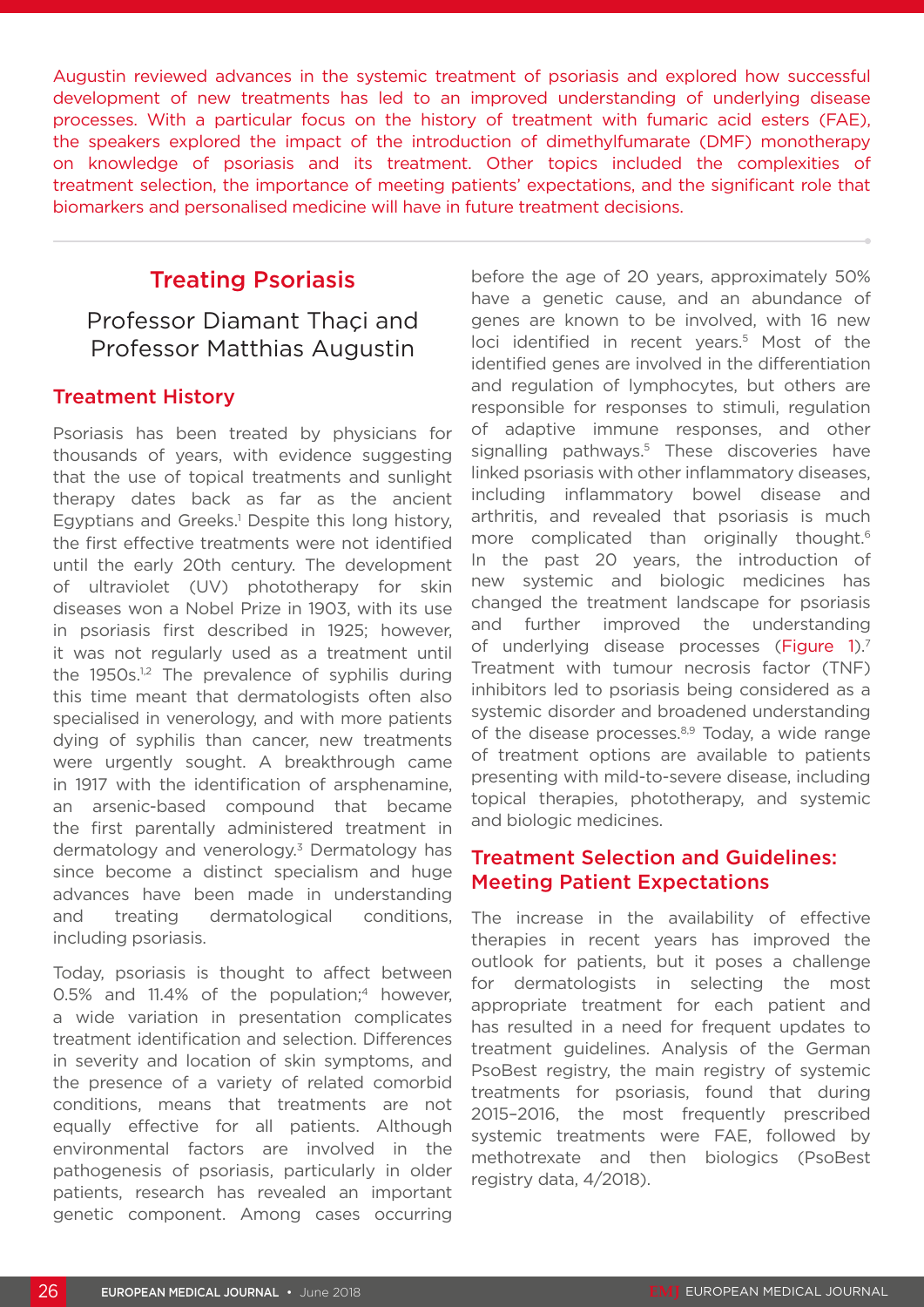

Figure 1: Developments in psoriasis treatment, from arsenic to biologics.

CsA: cyclosporin A; FDA: U.S. Food and Drug Administration; PUVA: photochemotherapy; RA: rheumatoid arthritis; TNF: tumour necrosis factor; UV-B: ultraviolet-B.

*Adapted from Nickoloff and Nestle.7*

The advent of more effective treatments has led to a change in patients' and physicians' expectations of treatment outcomes. As a result, drug developers are now bound by more stringent measures of efficacy than in the past, with corresponding updates to treatment guidelines. For patients with severe psoriasis, treatment goals in 2004 were for a 50% improvement in Psoriasis Area Severity Index (PASI) 50.10 The introduction of TNF inhibitors opened up the potential for PASI 75 as a realistic treatment target for patients with severe disease.<sup>8,9</sup> More recently, development of anti-interleukin (IL)-17 agents has changed the field of expectation for severe psoriasis once again, with PASI 90 achieved by >70% of patients and PASI 100 achieved by more than one-third of patients.11,12 The better response rates observed in these clinical trials could translate to revisions of treatment guidelines to include >90% improvement in PASI score as a realistic treatment goal for patients with severe psoriasis.

The most important issues for patients, in terms of treatment outcomes, are fast and sustainable improvements in skin symptoms without the fear of a subsequent relapse.<sup>4</sup> As discussed, systemic and biologic medicines have transformed the treatment landscape for patients with severe disease, while patients with mild psoriasis often have excellent responses to topical treatments or phototherapy. However, patients with moderate disease often fall somewhere in between, with symptoms that are too severe to respond to topical treatment or phototherapy but too mild to be treated with systemic agents. In these cases, treatment choice may be guided by the presence of comorbidities.

Approximately 30% of patients presenting with psoriasis develop psoriatic arthritis.<sup>13</sup> For a patient with moderate skin symptoms displaying evidence of arthritis, it is essential to initiate early intervention with systemic treatments to prevent radiographic progression of arthritis, which can result in irreversible joint damage.<sup>13</sup> Treatment goals for patients with psoriatic arthritis are focussed on improvements in tender and swollen joints and enthesitis, alongside improvements in skin symptoms (PASI score and body surface area) and quality of life.14 Conventional TNF inhibitor treatments only achieve <60% response rates for American College of Rheumatology (ACR) 20% improvement criteria (ACR20) in patients with psoriatic arthritis, leaving much room for improvement.15-18 More recently, phosphodiesterase-4 and IL-17 inhibitors have shown more promising results.<sup>19</sup> Recent guideline updates differentiate psoriatic arthritis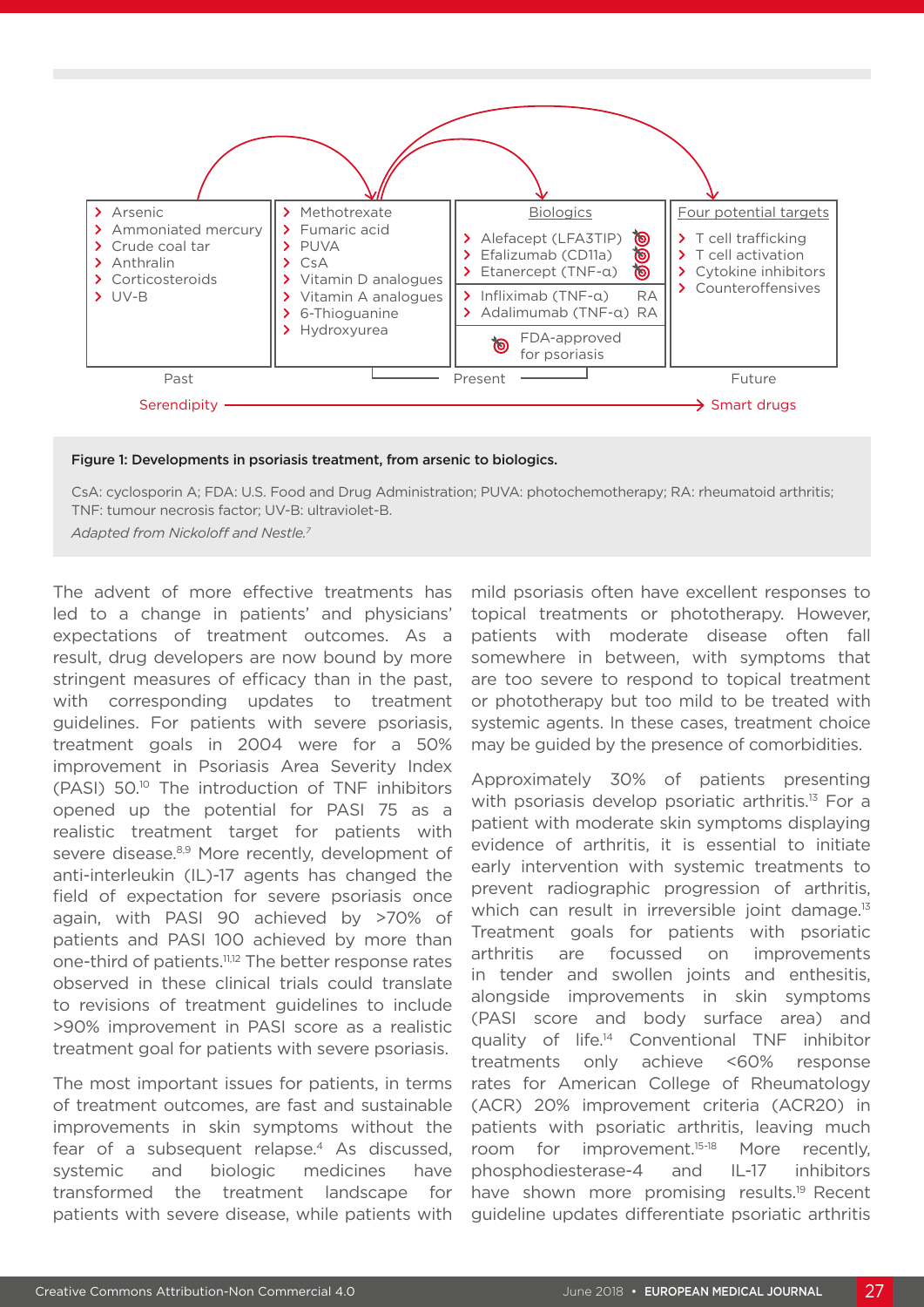from psoriasis for the selection of biologic treatments.20,21 Future guideline updates must consider optimal treatments for disease severity and comorbidities, as well as patients' expectations for treatment outcomes.

### Understanding Disease Processes

A broader understanding and better treatment of systemic inflammation are improving outcomes for a wide range of diseases with an inflammatory component, including psoriasis.<sup>22,23</sup> For example, the presence of low-grade systemic inflammation in psoriasis, involving a variety of cytokines, may explain why phototherapy focussed solely on the skin is not effective in some cases. In addition, low-grade chronic systemic inflammation is thought to be responsible for a range of diseases, including nonalcoholic fatty liver disease, psoriasis, and cardiovascular disease.24 Thus, while patients with psoriasis have an increased risk of developing cardiovascular disease, adequate treatment and disease control can reduce this risk, a finding which has led to psoriasis being used as a model to explain inflammatory artherogenesis.<sup>25</sup> Similarly, research into psoriasis and psoriatic arthritis has identified the fundamental similarity of these diseases at the molecular level. Variation in the levels and location of expression of cytokines in the IL-17/IL-23 pathway is associated with a wide range of pathological processes, including enthesitis and bone formation, differentiation of osteoclasts (leading to bone erosion), proliferation of fibroblasts (leading to matrix destruction), and proliferation of keratinocytes (leading to skin inflammation and plaque formation).<sup>26</sup> Data from patients enrolled in psoriasis registries have also shown improvements in other comorbidities, such as depression, following systemic treatment for skin symptoms.27

# Systemic Psoriasis Treatments: Fumaric Acid Esters and Dimethylfumarate

While much attention is given to new biologic treatments, advances in other systemic therapies have also improved treatment options and outcomes for patients with psoriasis. FAE have been used to treat psoriasis for almost 60 years,<sup>28</sup> and they also have diverse applications beyond psoriasis, both within biomedicine and even in the food, agriculture, and green chemistry industries.29 Historically, it was thought that psoriasis was

caused by a fumaric acid deficiency that could be cured by conversion of FAE to fumaric acid in the body. While FAE are indeed converted to fumaric acid, it is now known that fumaric acid deficiency is not the cause of psoriasis but that multiple inflammatory pathways are responsible.<sup>5,6</sup>

All FAE treatments contain DMF as the main active component.<sup>30,31</sup> When administered orally, as with most psoriasis treatments, DMF is primarily metabolised via the citric acid cycle and eliminated as  $CO<sub>2</sub>$  during exhalation.<sup>30</sup> One of the stages of this process, occurring following absorption from the gut, is the partial conversion to monomethylfumarate (MMF), which, unlike DMF, can be detected in the circulating blood. It is believed that DMF and MMF act at different body sites, including the mucosa, skin, and the central nervous system.30 Although further research is needed to uncover the full effects of DMF and MMF, they are known to have multimodal activity, influencing multiple cytokine and lymphocyte pathways, including glutathione modulation and signalling via nuclear factor erythroid 2-related factor (Nrf2), nuclear factor kappa B (NFκB), and the Janus kinase/signal transducers and activators of transcription (JAK/STAT) pathway.<sup>30,32-34</sup> This activity results in broader effects in the body beyond skin symptoms; FAE have been shown to affect endothelial and cardiovascular functions,<sup>35-37</sup> restore apoptosis sensitivity, and reduce melanoma growth rate and progression to metastases.<sup>38,39</sup>

Since their introduction in the 1950s, FAE have been and remain widely prescribed.<sup>40,41</sup> In psoriasis, FAE act relatively slowly but weekby-week improvements in skin symptoms are usually noted. Combining FAE with topical treatment or phototherapy can result in more rapid improvements and allow for dose reduction compared to FAE treatment alone.<sup>42,43</sup> The speakers highlighted that FAE are a suitable treatment option for a large proportion of patients since they tend to have similar efficacy regardless of the location of psoriasis; notable exceptions are nail psoriasis or psoriatic arthritis, which do not respond as well to FAE treatment. German treatment guidelines indicate FAE as a first-line systemic treatment prior to biologic therapies for all but the most severe psoriasis cases, and for those with evidence of arthritis.<sup>20</sup> A discussion of dosing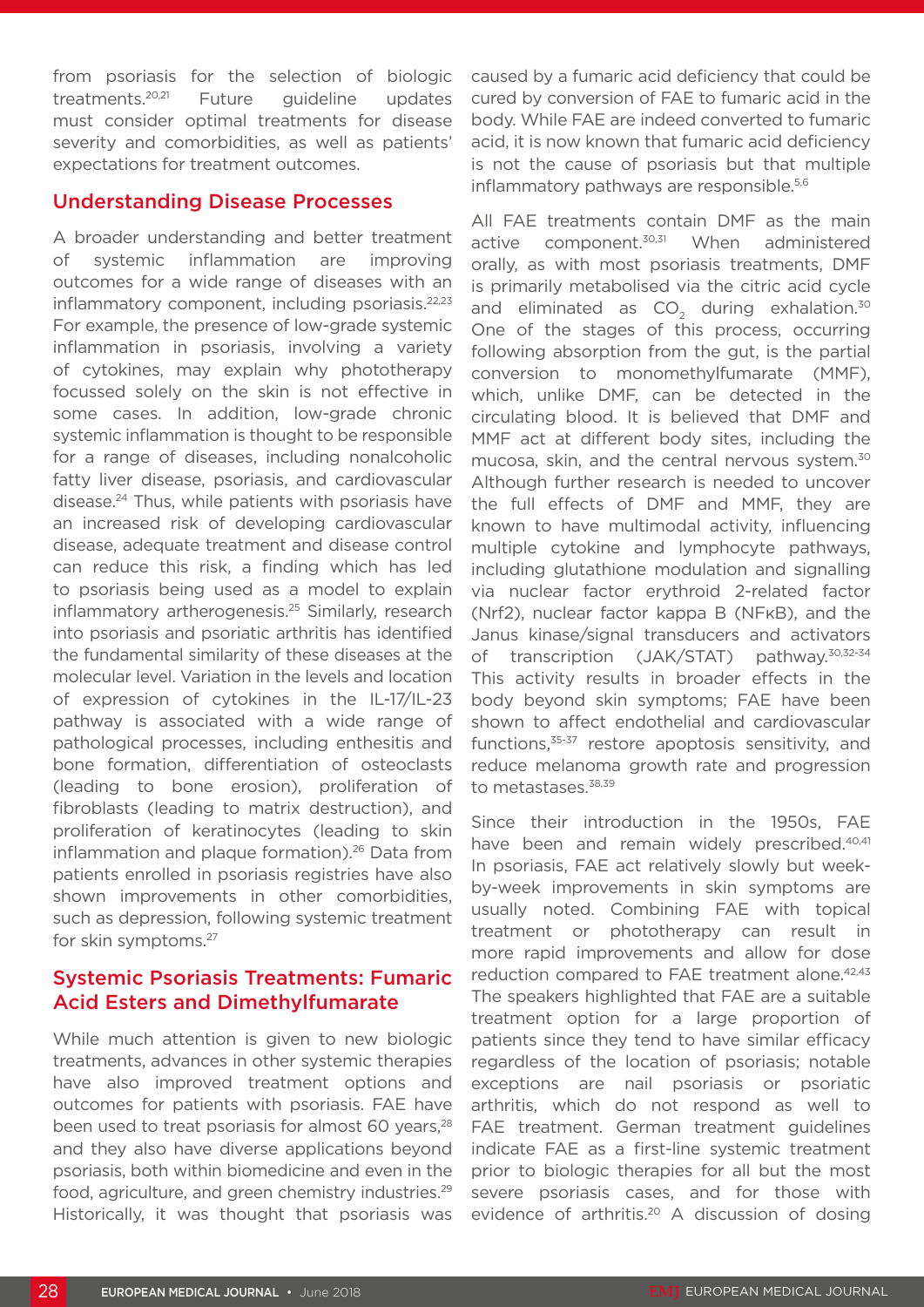strategies indicated that while there is no severity threshold for treatment with FAE and dosing strategies can be flexible to meet patient needs, faster-acting treatments should be considered for patients with severe disease. When it is appropriate to use FAE, dosing usually starts low, increasing gradually until a response is achieved or adverse events trigger a dose reduction. Treatment can then continue providing it remains safe and effective, and dosing can be gradually increased, decreased, or stopped and restarted according to response. Following a response, the dosage can be reduced every 4 weeks by reducing the number of tablets taken daily by one.

The importance of discussing potential side effects with patients when considering FAE therapy was also raised, since this represents the best route to ensuring that patients adhere to treatment. Gastrointestinal complaints and flushing can be common and of particular concern to patients; however, they are often temporary and mild in severity. Patients who develop side effects might temporarily reduce their daily dose. If this approach is unsuccessful, it may be necessary to discontinue treatment.

Lymphopenia is a particularly important adverse event associated with FAE treatment, since prolonged lymphocytopenia is associated with the development of progressive multifocal leukoencephalopathy, a rare adverse event.<sup>44</sup> Identification of lymphopenia and careful monitoring and management is important to minimise the risk of developing progressive multifocal leukoencephalopathy.45

#### Lessons from Real-World Registry Data

Efficacy, safety, and treatment patterns with FAE therapies have also been assessed in real-world studies, including patient registries. The German PsoBest Registry includes 7,600 patients with psoriasis under the care of >850 dermatologists.46 The registry employs robust methods, with the researchers analysing treatment patterns, efficacy, and safety for patients every 3 months from the first systemic treatment dose.<sup>46</sup> A total of 10 years of followup data are now available for the first patients enrolled. Analyses of the data have suggested that patients treated with FAE have a greater need for improvement in skin symptoms and lesser need for improvement in pain than patients receiving biologics or alternative systemic therapies.<sup>47</sup>



#### Figure 2: Proportion of patients achieving Psoriasis Area Index Severity 75 at Month 3, 6, and 12 after enrolment to the PsoBest registry and treatment with the first systemic agent.

A comparison was made between FAE and other nonbiologic systemic agents (control). The control group represents all available systemics prescribed to enrolled patients, most commonly methotrexate (PsoBest registry data, 4/2018).

FAE: fumaric acid esters.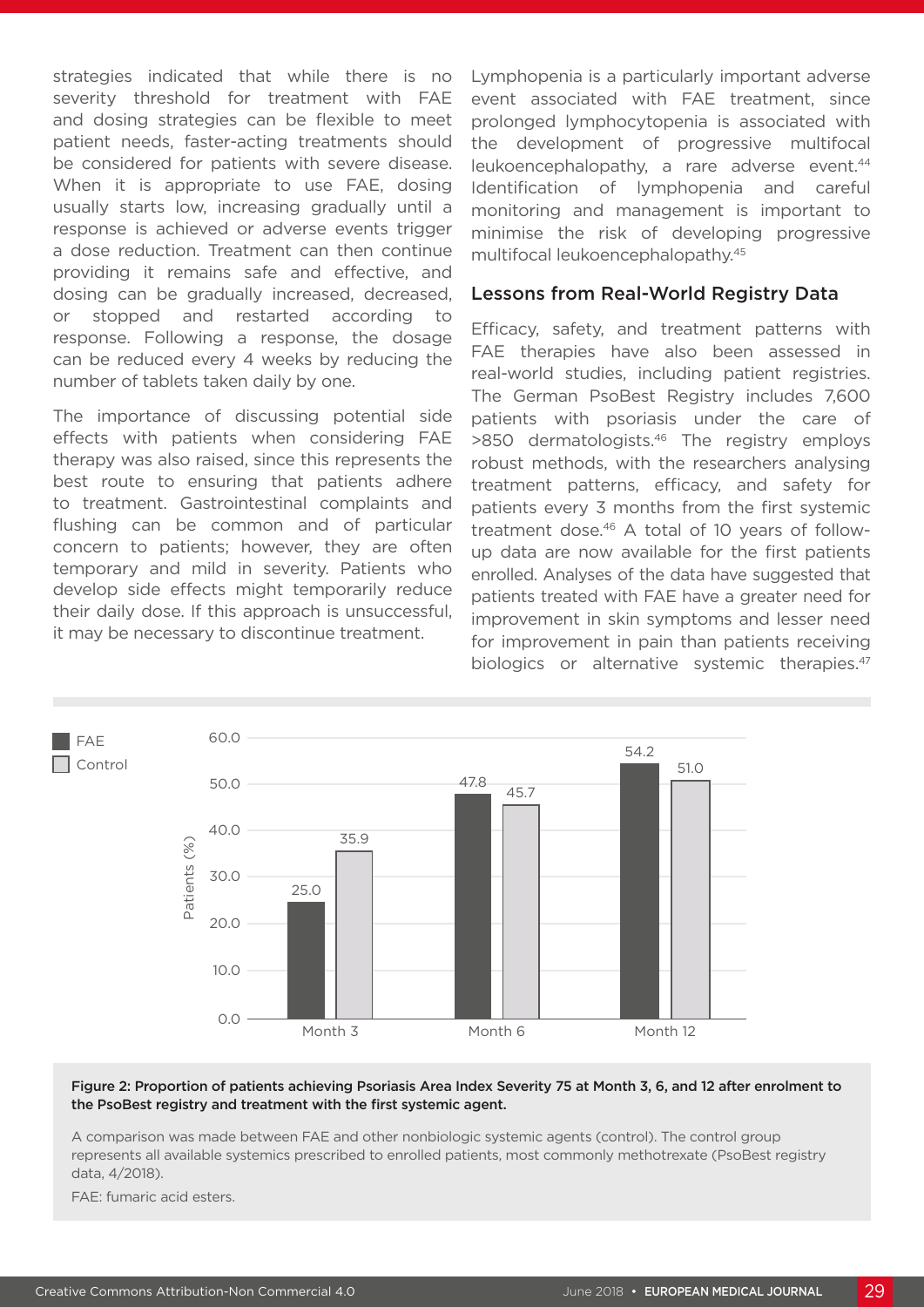

Figure 3: A) Improvement in skin symptoms among patients comedicated with fumaric acid esters and agents to treat comorbidities, according to the Physician's Global Assessment. In the FUTURE study, 67% of patients at 6 months and 78% at 24 months who received FAE had a response of markedly improved or clear (21% of patients comedicated); $41$  B) The most common comorbidities in the FACTS study.

*Adapted from Thaçi et al.50*

This could be explained by the lower prevalence of arthritis among these patients. Efficacy comparisons with other agents based on achieving PASI 75 have suggested that although they have slower onset of efficacy, FAE have similar or greater efficacy compared with nonbiologic systemic therapies, the most common of which being methotrexate, over the longer term (Figure 2).

Safety analyses using PsoBest data indicated that FAE were associated with higher rates of skin reactions (erythema and flushing), lymphopenia, and gastrointestinal disorders (e.g., cramps, diarrhoea), and lower rates of infections and infestations, when compared with other nonbiologic systemic therapies (PsoBest registry data, 4/2018). However, these adverse events were generally considered to be manageable and there were no significant differences in serious events in any system organ class between FAE and other systemic therapies.48 Similar event profiles were reported for FAE and DMF during the Bridge study, $49$ although this study compared both FAE and DMF with placebo, rather than with other nonbiologic systemic drugs. Drug survival for FAE is good, with 60% of patients remaining

on treatment after 2 years. This is comparable to the drug survival observed with other nonbiologic systemic agents but is lower than the drug survival levels observed with the biologic agents adalimumab and ustekinumab. (PsoBest registry data, 4/2018).

## The Effects of Drug–Drug Interactions and Coexisting Medical Conditions in Treating Psoriasis

The underlying systemic inflammation associated with psoriasis means that patients are likely to present with at least one medical condition for which they are receiving other medications. The most common comorbidities include metabolic and nutrition disorders (e.g., diabetes and hyperlipidaemia) and cardiac disease.50 Due to this, drug–drug interactions are an important consideration when determining optimal treatment for psoriasis, and methotrexate, for example, is known to interact with other drugs.<sup>51</sup> FAE are not metabolised via common pathways, e.g., via cytochrome 450, and coadministration with medications used to treat the most common comorbidities does not appear to have a large impact on their efficacy (Figure 3).41,50 In addition, patients receiving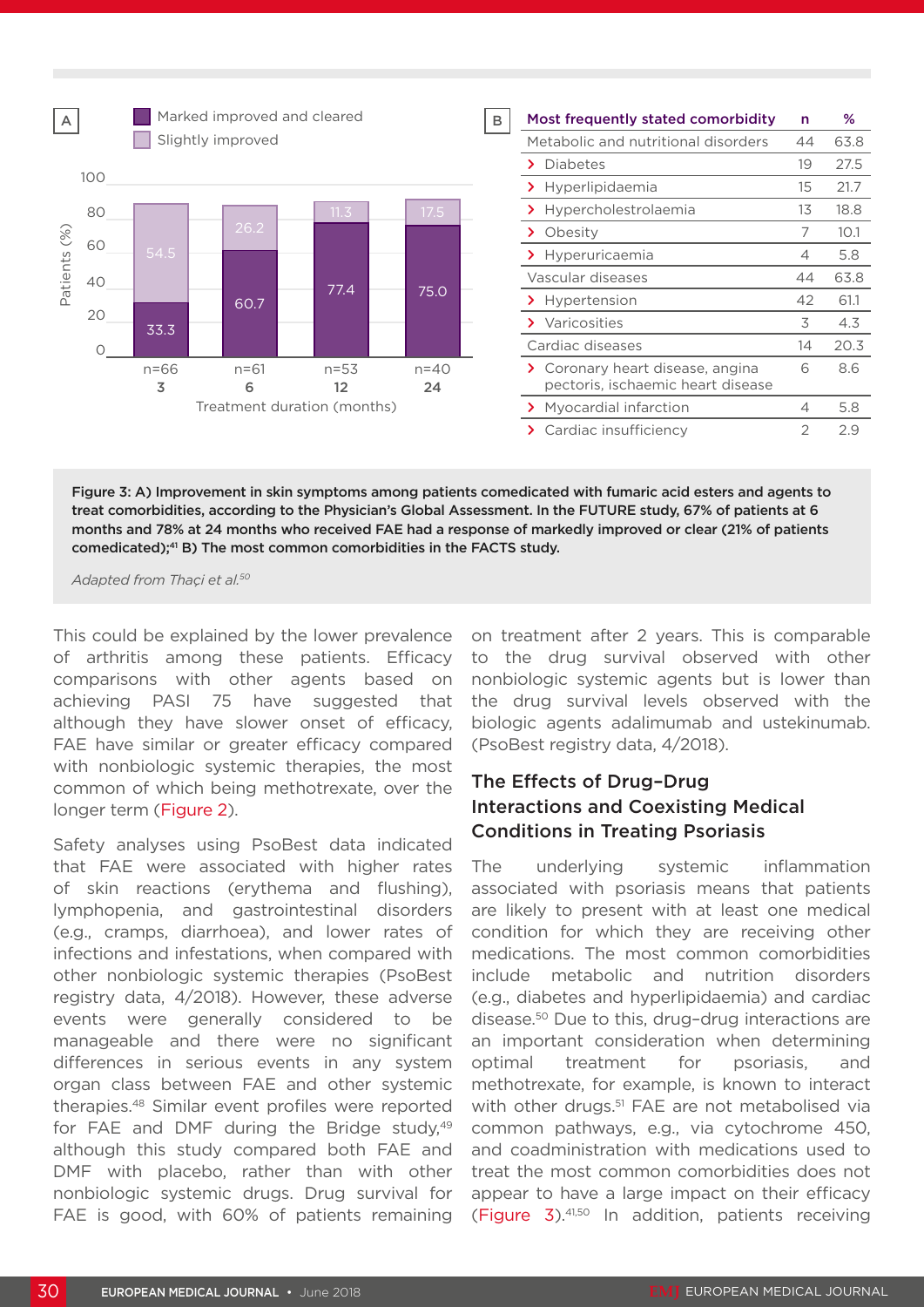FAE are able to mount an effective immune response to vaccinations during therapy.52 Reported changes in laboratory parameters are often insignificant, rarely requiring dose modification of FAE.50 However, patients with psoriasis should be screened for medical conditions, including pregnancy, prior to starting medication to ensure they are receiving the optimum treatment strategy.

#### Future Perspectives

While the active component of FAE treatment is DMF, many agents include additional FAE in combination with DMF. Recent research has focussed on isolating DMF for use as a monotherapy and clinical trials have demonstrated similar efficacy and safety of FAE combination and DMF monotherapy,<sup>49</sup> as well as no negative effects on immunisation or seroprotection.<sup>52</sup> In June 2017, Skilarence® (Almirall, Barcelona, Spain), a DMF monotherapy, became the first FAE to be licensed by the European Medicines Agency (EMA) for the treatment of moderate-to-severe plaque psoriasis in adults in need of systemic medicinal therapy.<sup>53,54</sup> Prior to this approval, Fumaderm® (Biogen Idec GmbH, Ismaning, Germany), a combination of four FAE, was the only FAE treatment approved in Europe; however, Fumaderm was only licensed for use as a psoriasis treatment in Germany. DMF monotherapy has been available in Germany since October 2017, during which time data from the PsoBest registry have shown that most patients receiving Fumaderm have since been switched to receive DMF monotherapy (PsoBest registry data, 4/2018).

Many new biologic treatments have recently been approved for the treatment of psoriasis and/or psoriatic arthritis, and several more are in development. To date, biologic medicine development has focussed on the IL-17/IL-23 pathway, for which promising results have been shown in both diseases.<sup>11,12</sup> Future research is

likely to focus on maintenance of remission after treatment withdrawal. Recent trial data suggest that long-term remission (PASI 75 and PASI 90) could be possible following anti-IL-23 treatment, even when treatment is stopped.<sup>55,56</sup> Future improvements in treatment availability and selection will rely on the identification and monitoring of biomarkers, leading towards personalised medicine and precision healthcare, ensuring patients' individual needs are met.

# Conclusion

Understanding of the complexities of psoriasis has greatly improved over the past 20 years, coinciding with improvements in disease control and management. The advent of systemic and biologic therapies has revolutionised treatment for patients but has also led to higher expectations for treatment outcomes. The drug development pipeline for psoriasis is very promising and dermatologists should expect ongoing changes to treatment guidelines in response to future drug approvals. Since their introduction >50 years ago, FAE have become a valuable and cost-effective systemic treatment choice for moderate-to-severe psoriasis. FAE are suitable for the short and long-term treatment of patients receiving comedication, provided that the dose is individually tailored to the patient's needs regarding severity of disease and comorbidities. As such, FAE are now recommended as a first-line treatment option in new German treatment guidelines.<sup>20</sup> Recent advances have led to the European approval of Skilarence, a DMF with similar efficacy and safety to FAE, which has increased patient access to this important treatment. Future developments in psoriasis treatment will focus on long-term maintenance of response and identification of biomarkers for a personalised approach to treatment.

#### References

- Wong T et al. Phototherapy in psoriasis: A review of mechanisms of action. J Cutan Med Surg. 2013;17(1):6-12.
- 2. Nobelprize.org. The Nobel Prize in

Physiology or Medicine 1903. 2014. Available at: https://www.nobelprize. org/nobel\_prizes/medicine/ laureates/1903/. Last accessed: 14 May 2018.

- 3. Williams KJ. The introduction of 'chemotherapy' using arsphenamine - The first magic bullet. J R Soc Med. 2009;102(8):343-8.
- 4. World Health Organisation.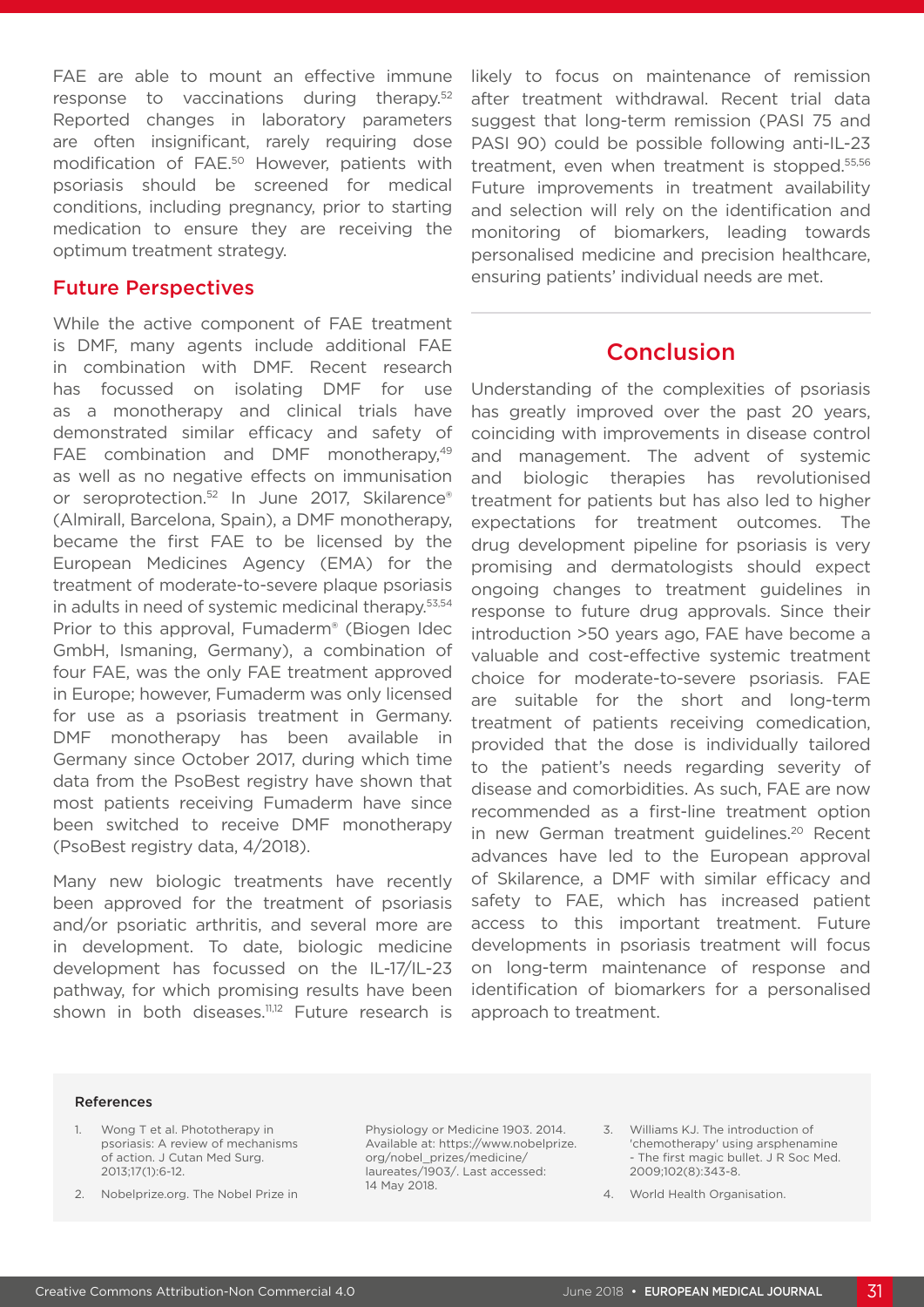Global Report on Psoriasis. 2016. Available at: http://apps. who.int/iris/bitstream/handle/10665/204417/9789241565189\_ eng.pdf;jsessionid=7E17385EA1940B-8117925FA97CF970BB?sequence=1. Last accessed: 14 May 2018.

- Tsoi LC et al. Large scale metaanalysis characterizes genetic architecture for common psoriasis associated variants. Nat Commun. 2017;8:15382.
- 6. Kim J, Krueger JG. Highly effective new treatments for psoriasis target the IL-23/Type 17 T cell autoimmune axis. Annu Rev Med. 2017;68:255-69.
- 7. Nickoloff BJ, Nestle FO. Recent insights into the immunopathogenesis of psoriasis provide new therapeutic opportunities. J Clin Invest. 2004;113(12):1664-75.
- 8. Reich K, Griffiths CE. The relationship between quality of life and skin clearance in moderate-to-severe psoriasis: Lessons learnt from clinical trials with infliximab. Arch Dermatol Res. 2008;300(10)537-44.
- Mrowietz U et al. Definition of treatment goals for moderate to severe psoriasis: A European consensus. Arch Dermatol Res. 2011;303(1):1-10.
- 10. Carlin CS et al. A 50% reduction in the Psoriasis Area and Severity Index (PASI 50) is a clinically significant endpoint in the assessment of psoriasis. J Am Acad Dermatol. 2004;50(6):859-66.
- 11. Langley RG et al. Secukinumab in plaque psoriasis–Results of two Phase 3 trials. N Engl J Med. 2014;371(4):326-38.
- 12. Reich K et al. Comparison of ixekizumab with ustekinumab in moderate-to-severe psoriasis: 24-week results from IXORA-S, a Phase III study. Br J Dermatol. 2017;177(4):1014-23.
- 13. Mease PJ et al. Prevalence of rheumatologist-diagnosed psoriatic arthritis in patients with psoriasis in European/North American dermatology clinics. J Am Acad Dermatol. 2013;69(5):729-35.
- 14. Coates LC. Treating to target in psoriatic arthritis. Curr Opin Rheumatol. 2015;27(2):107-10.
- 15. Mease PJ et al. Adalimumab for the treatment of patients with moderately to severely active psoriatic arthritis: Results of a double-blind, randomized, placebocontrolled trial. Arthritis Rheum. 2005;52(10):3279-89.
- 16. Mease PJ et al. Etanercept treatment of psoriatic arthritis: Safety, efficacy, and effect on disease progression. Arthritis Rheum. 2004;50(7):2264-72.
- 17. Antoni C et al. Infliximab improves signs and symptoms of psoriatic arthritis: Results of the IMPACT 2 trial.

Ann Rheum Dis. 2005;64(8):1150-7.

- 18. Kavanaugh A et al. Golimumab, a new human tumor necrosis factor alpha antibody, administered every four weeks as a subcutaneous injection in psoriatic arthritis: Twenty-four-week efficacy and safety results of a randomized, placebocontrolled study. Arthritis Rheum. 2009;60(4):976-86.
- 19. Mease PJ, Armstrong AW. Managing patients with psoriatic disease: The diagnosis and pharmacologic treatment of psoriatic arthritis in patients with psoriasis. Drugs. 2014;74(4):423-41.
- 20. Nast A et al. [S3 Leitlinie zur Therapie der Psoriasis vulgaris Update 2017.] (In German). 2017. Available at: http://www.awmf.org/ uploads/tx\_szleitlinien/013-001l\_S3 Therapie\_Psoriasis-vulgaris\_2017-12. pdf. Last accessed: 14 May 2018.
- 21. Smith CH et al. British Association of Dermatologists' guidelines for biologic interventions for psoriasis 2009. Br J Dermatol. 2009;161(5): 987-1019.
- 22. Thaci D et al. Long-term safety and effectiveness of adalimumab for moderate to severe psoriasis: Results from the eight-year interim analysis of the esprit registry. P1809. EADV Congress, 13-17 September, 2017.
- 23. Mrowietz U et al. Psoriasis: To treat or to manage? Exp Dermatol. 2014;23(10):705-9.
- 24. Ganzetti G et al. Psoriasis, nonalcoholic fatty liver disease, and cardiovascular disease: Three different diseases on a unique background. World J Cardiol. 2016;8(2):120-31.
- 25. Harrington CL et al. Psoriasis as a human model of disease to study inflammatory atherogenesis. Am J Physiol Heart Circ Physiol. 2017;312(5):H867-73.
- 26. Sakkas LI, Bogdanos DP. Are psoriasis and psoriatic arthritis the same disease? The IL-23/IL-17 axis data. Autoimmun Rev. 2017;16(1):10-5.
- 27. Strober B et al. Depressive symptoms, depression, and the effect of biologic therapy among patients in Psoriasis Assessment and Registry (PSOLAR). J Am Acad Dermatol. 2018;78(1): 70-80.
- 28. Ormerod AD, Mrowietz U. Fumaric acid esters, their place in the treatment of psoriasis. Br J Dermatol. 2004;150(4):630-2.
- 29. Das RK et al. Recent advances in the biomedical applications of fumaric acid and its ester derivatives: The multifaceted alternative therapeutics. Pharmacol Rep. 2016;68(2):404-14.
- 30. Brück J et al. A review of the mechanisms of action of dimethylfumarate (DMF) in the treatment of psoriasis. Exp Dermatol.

2018. [Epub ahead of print].

- 31. Mrowietz U et al. The pharmacokinetics of fumaric acid esters reveal their in vivo effects. Trends Pharmacol Sci. 2018;39(1):1-12.
- 32. Gillard GO et al. DMF, but not other fumarates, inhibits NFkappaB activity in vitro in an Nrf2-independent manner. J Neuroimmunol. 2015;283:74-85.
- 33. Kees F. Dimethyl fumarate: A Janusfaced substance? Expert Opin Pharmacother. 2013;14(11):1559-67.
- 34. Albrecht P et al. Effects of dimethyl fumarate on neuroprotection and immunomodulation. J Neuroinflammation. 2012;9:163.
- 35. Boehncke S et al. Systemic therapy of plaque-type psoriasis ameliorates endothelial cell function: Results of a prospective longitudinal pilot trial. Arch Dermatol Res. 2011;303(6):381-8.
- 36. Meili-Butz S et al. Dimethyl fumarate, a small molecule drug for psoriasis, inhibits nuclear factor-kappaB and reduces myocardial infarct size in rats. Eur J Pharmacol. 2008;586(1-3): 251-8.
- 37. Oh CJ et al. Dimethylfumarate attenuates restenosis after acute vascular injury by cell-specific and Nrf2-dependent mechanisms. Redox Biol. 2014;2:855-64.
- 38. Loewe R et al. Dimethylfumarate impairs melanoma growth and metastasis. Cancer Res. 2006;66(24):11888-96.
- 39. Nicolay JP et al. Dimethyl fumarate restores apoptosis sensitivity and inhibits tumor growth and metastasis in CTCL by targeting NF-κB. Blood. 2016;128(6):805-15.
- 40. Altmeyer PJ et al. Antipsoriatic effect of fumaric acid derivatives. Results of a multicenter double-blind study in 100 patients. J Am Acad Dermatol. 1994;30(6):977-81.
- 41. Reich K et al. Efficacy and safety of fumaric acid esters in the longterm treatment of psoriasis--a retrospective study (FUTURE). J Dtsch Dermatol Ges. 2009;7(7): 603-11.
- 42. Gollnick H et al. Topical calcipotriol plus oral fumaric acid is more effective and faster acting than oral fumaric acid monotherapy in the treatment of severe chronic plaque psoriasis vulgaris. Dermatology. 2002;205(1):46-53.
- 43. Balak DM et al. Efficacy, effectiveness and safety of fumaric acid esters in the treatment of psoriasis: A systematic review of randomized and observational studies. Br J Dermatol. 2016;175(2):250-62.
- 44. Gieselbach RJ et al. Progressive multifocal leukoencephalopathy in patients treated with fumaric acid esters: A review of 19 cases. J Neurol.